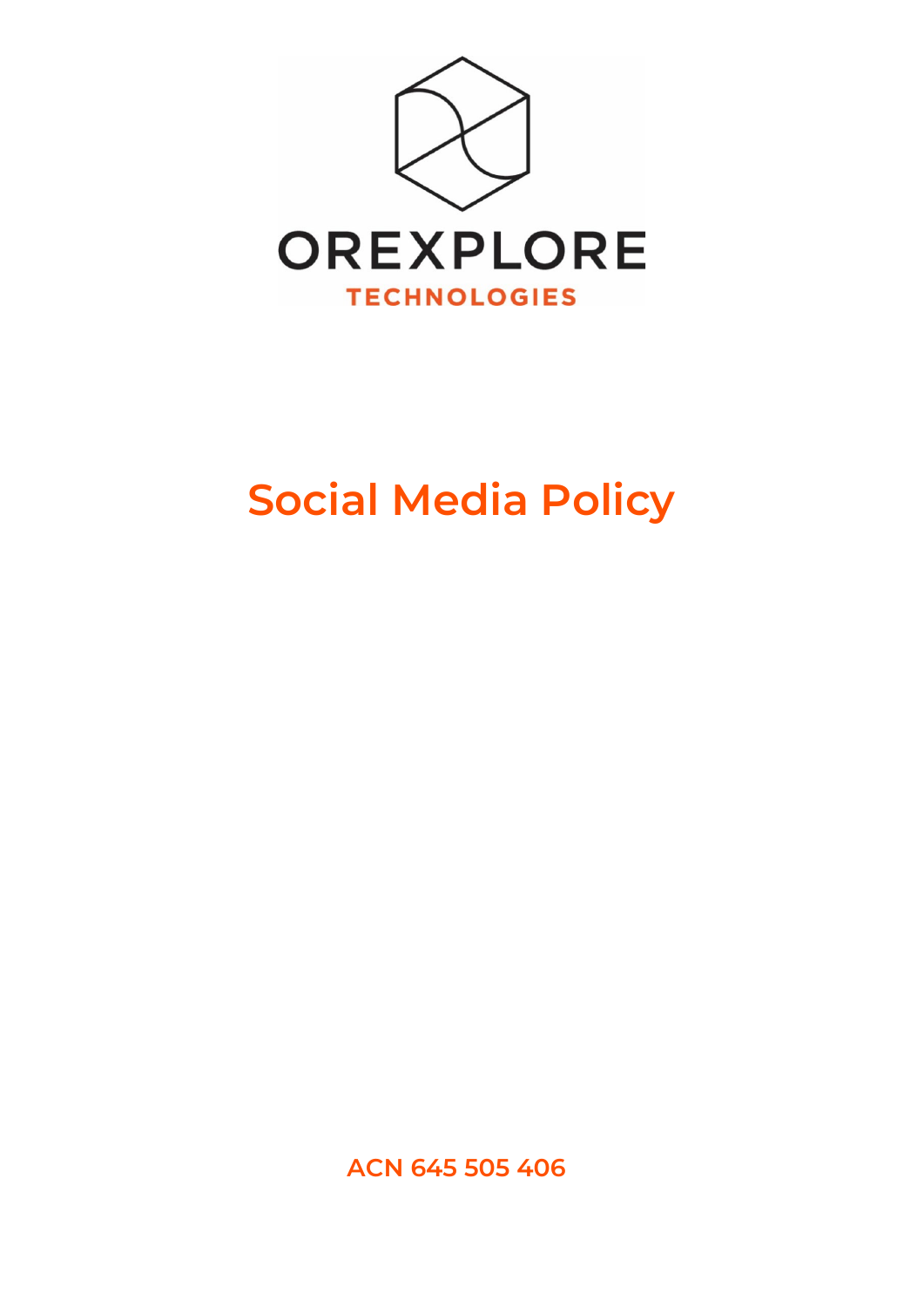# Social Media Policy

## 1. Background

- 1.1 Orexplore Technologies Limited (Company) has the following Social Media Policy (Policy) toregulate the use of social media by people associated with the Company or its subsidiaries. This Policy covers the use of electronic media for engagement within and between the Company and the market by directors and employees, the Company's contractors (including subcontractors) and employees of the Company's contractors, joint venture partners and suppliers (Restricted Persons).
- 1.2 To preserve the reputation and integrity of the Company and its subsidiaries, this Policy will apply to the wide range of technologies commonly referred to as 'social media' which fundamentally are no different to other forms of communication, but do represent a risk as wellas an opportunity because they can connect large numbers of people with relative ease. The rationale for this Policy is to manage the risks associated with the use of technology platforms and tools of this nature.

#### 2. Social Media Definition

Social media means online social networking or Web 2.0 technologies services and tools usedfor publishing, sharing and discussing information, including without limitation blogs or web logs, electronic forums or message boards, micro-blogs (eg: Twitter™), photo sharing sites (eg: Flickr®), social bookmarking sites (eg: Delicious™, Digg™, Reddit™) social networking websites (eg: Facebook®, Instagram®, Snapchat ®, Whatsapp®, LinkedIn®, Google+™) video sharing sites (eg: YouTube™), virtual worlds (eg: Second Life®) and wikis (eg: Wikipedia®) and any other electronic media that allow individual users to upload and share content regardless of format.

# 3. Scope of Policy

- 3.1 This Policy outlines requirements for compliance with confidentiality, governance, legal, privacy and regulatory parameters when using social media to conduct Company business.
- 3.2 References to the Company in this Policy should be read as referring to both the Companyand its subsidiaries, as appropriate.
- 3.3 This Policy aims to:
	- (a) inform appropriate use of social media tools for the Company;
	- (b) promote useful market engagement through the use of social media;
	- (c) minimise problematic communications; and
	- (d) manage the inherent challenges of speed and immediacy.
- 3.4 This Policy should be read in conjunction with other relevant policies and procedures of the Company and is not intended to cover personal use of social media where the author publishes information in their personal capacity and not on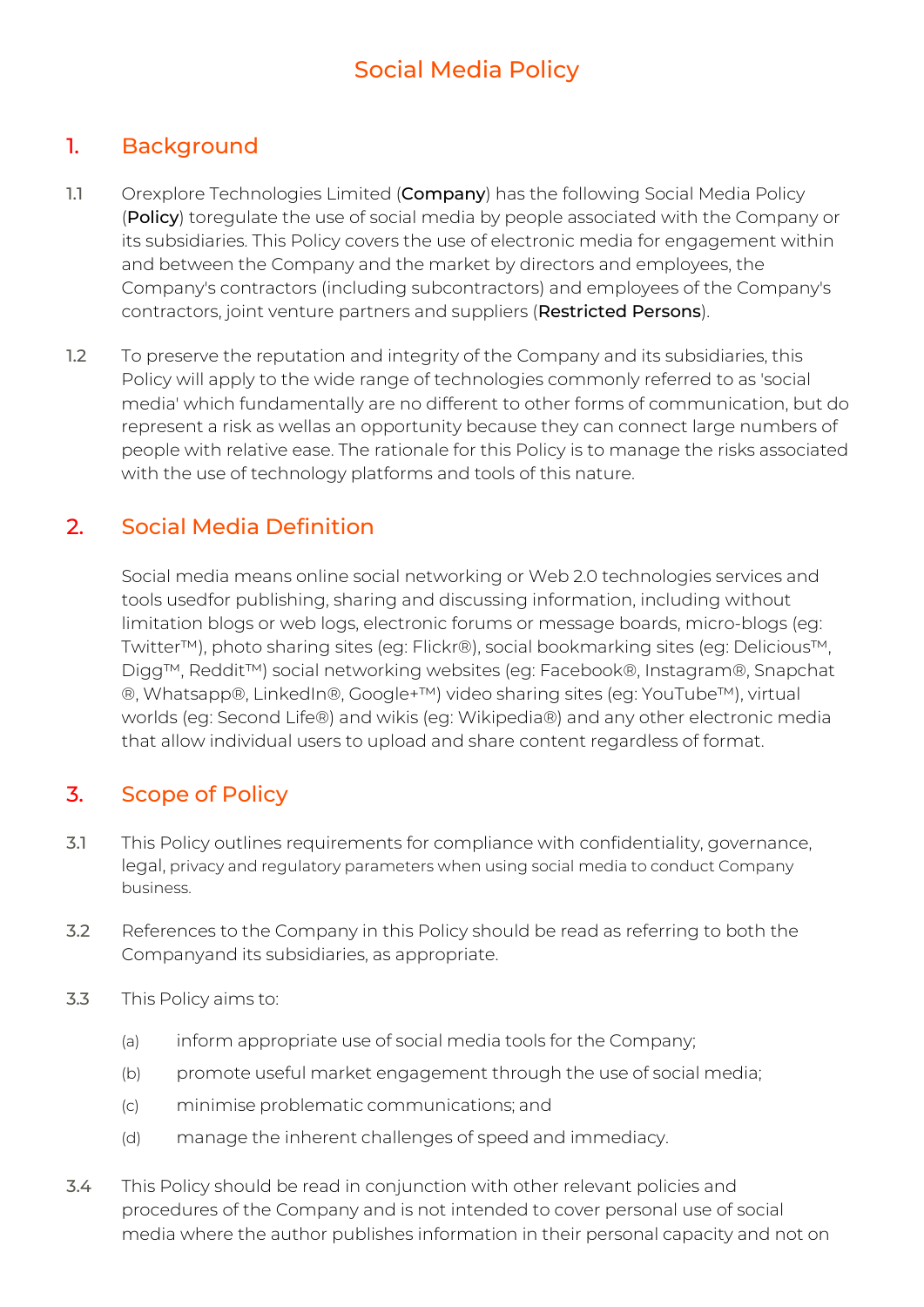behalf of, or in association with the Company and no reference is made to the Company, its directors, employees, policies andproducts, suppliers, shareholders, other stakeholders or Company related issues.

# 4. Legislative & Policy Framework

The Restricted Persons are expected to demonstrate standards of conduct and behaviour thatare consistent with relevant legislation, regulations and policies, including the following non- exhaustive list:

- (a) *Corporations Act 2001* (Cth) (Corporations Act);
- (b) ASX Listing Rules;
- (c) the Company's employment contracts; and
- (d) the Company's Sharetrading Policy.

# 5. Policy Requirements

- 5.1 When using social media in relation to the Company, Restricted Persons are expected to:
	- (a) seek prior authorisation from the Company;
	- (b) adhere to Company policies and procedures;
	- (c) behave with caution, courtesy, honesty and respect;
	- (d) comply with relevant laws and regulations;
	- (e) only disclose information that has already been released to the market; and
	- (f) reinforce the integrity, reputation and values the Company seeks to foster.
- 5.2 Restricted Persons may enter into a separate standing arrangement with the Company to enable the Restricted Person to use social media in certain circumstances without obtainingthe consent on every occasion from the Company. Such a standing arrangement, could include, for example, the posting of announcements that the Company has released on the platform of the ASX.
- 5.3 The following content is not permitted under any circumstances:
	- (a) content that has not been released to the market;
	- (b) abusive, profane or language of a sexual nature;
	- (c) content not relating to the subject matter of that blog, board, forum or site;
	- (d) content which is false or misleading;
	- (e) confidential information about the Company or third parties;
	- (f) copyright or trade mark protected materials;
	- (g) discriminatory material in relation to a person or group based on age, colour, creed, disability, family status, gender, nationality, marital status, parental status, political opinion or affiliation, pregnancy or potential pregnancy, race or social origin, religiousbeliefs or activity, responsibilities, sex or sexual orientation;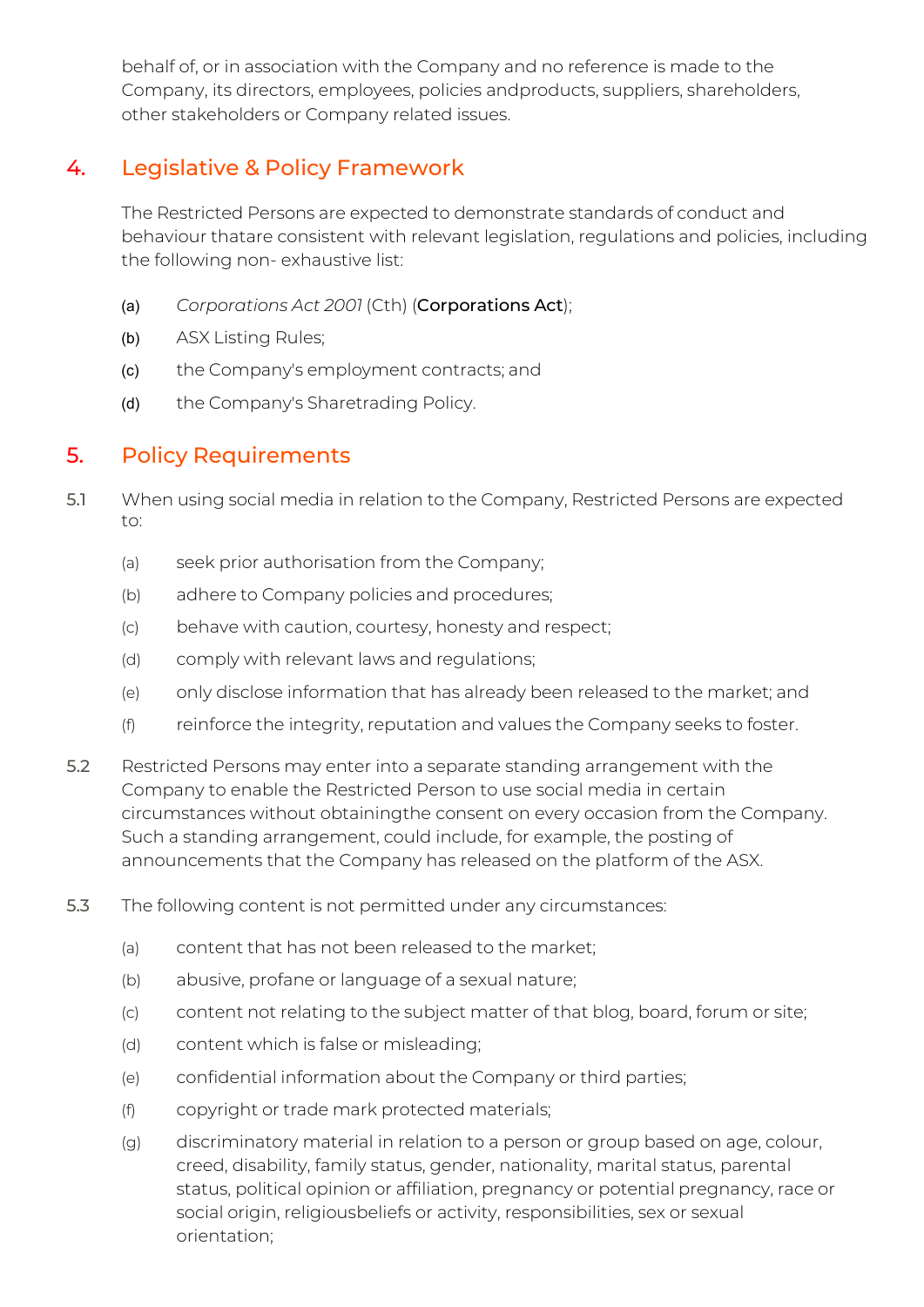- (h) illegal material or materials designed to encourage law breaking;
- (i) materials that could compromise the safety of any employee;
- (j) materials which would breach applicable laws (Corporations Act and regulations, ASXListing and Operating Rules, defamation, privacy, consumer and competition law, fair use, copyright, trade marks);
- (k) material that would offend contemporary standards of taste and decency;
- (l) material which would bring the Company into disrepute;
- (m) personal details of Company directors, employees or third parties;
- (n) spam, meaning the distribution of unsolicited bulk electronic messages; and
- (o) statements which may be considered to be bullying or harassment.
- 5.4 If you have any doubt about applying the provisions of this policy, you should check with the Company prior to using social media to communicate on behalf of the Company. Depending upon the nature of the issue and potential risk, it may also be appropriate to consider seekinglegal advice prior to publication.

### 6. Media Statements

Statements or announcements cannot be made through social media channels unless authorised by the Company. No Restricted Person may respond directly if approached bymedia for comment through social media and must refer the inquiry to the Company Secretary.

# 7. Confidential Information

Restricted Persons may only discuss publicly available information. Restricted Persons mustnot disclose confidential information, internal discussions or decisions of the board, employees, consultants or other third parties.

# 8. Accuracy

Information published should be accurate, constructive, helpful and informative. Restricted Persons must correct any errors as soon as practicable and not publish information or makestatements which are known to be false or may reasonably be taken to be misleading or deceptive.

# 9. Identity

Restricted Persons must be clear about their professional identity, or any vested interests andmust not use fictitious names or identities that deliberately intend to deceive, mislead or lie or participate in social media anonymously or covertly or via a third party or agency.

# 10. Personal Opinions

Restricted Persons should not express or publish a personal opinion on the Company generally or about Company business via social media and should be mindful of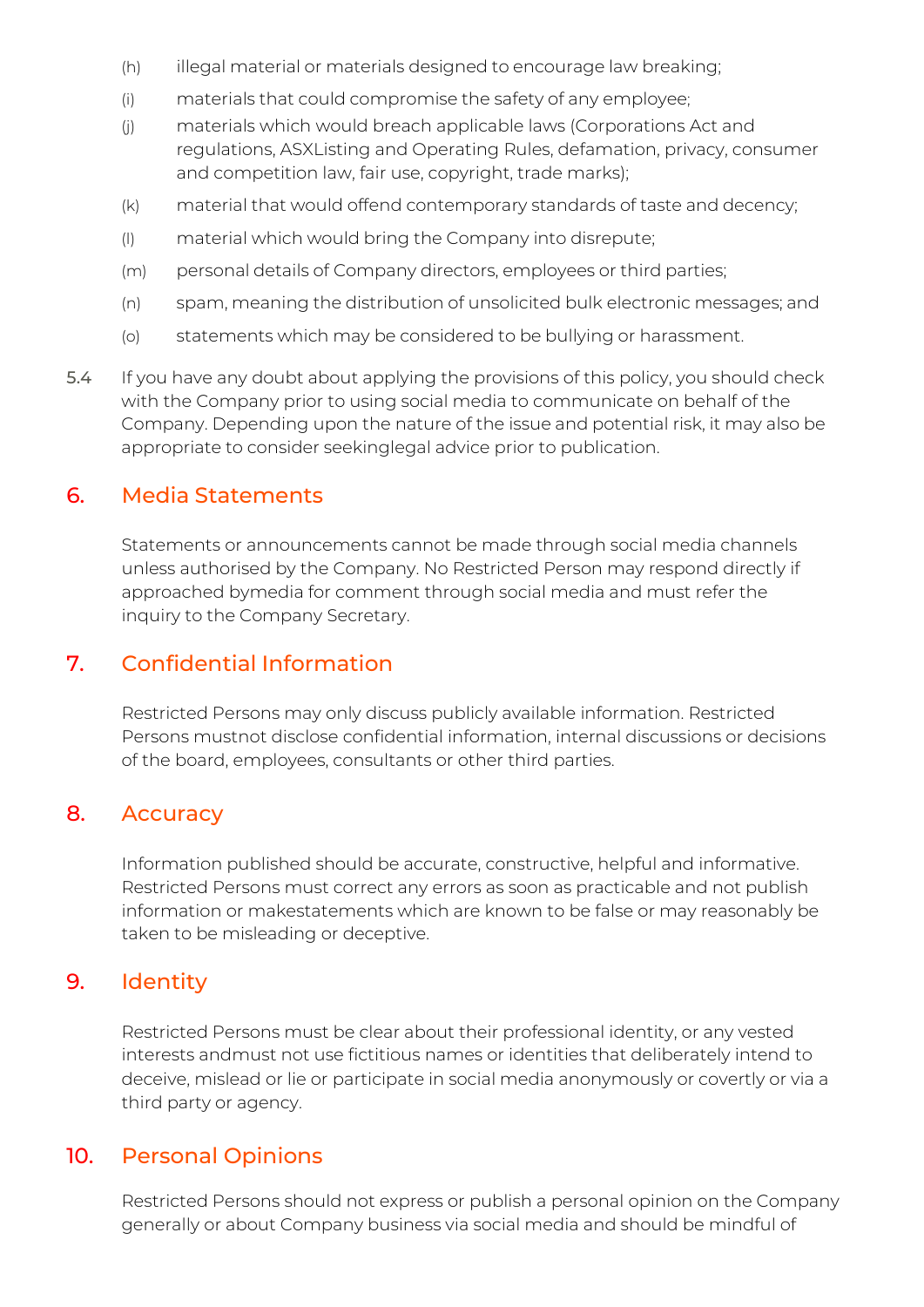market disclosure rules when discussing or commenting on Company matters. Generally, Restricted Persons should not express personal opinions on Company decisions or business nor be critical of the Company and its personnel. If it is not possible to separate official the Companypositions from personal opinions, Restricted Persons should consider using a formal disclaimer to separate interests.

# 11. Privacy

Restricted Persons should be sensitive to the privacy of others. However, the Company is notrequired to seek permission from anyone who appears in any photographs, video or other footage before sharing these via any form of social media if it is the copyright owner of the relevant image or footage.

# 12. Intellectual Property

Restricted Persons will use the Company's own intellectual property where possible and shallobtain prior consent where the Company is not the creator or copyright owner, to use or reproduce copyright material including applications, sound recordings (speeches, music), footage (cinematographic vision), graphics (graphs, charts, logos, clip-art), images, artwork, photographs, publications or musical notation. Restricted Persons will also typically seek permission before publishing or uploading the intellectual property of a third party or before linking to another site or social media application.

#### 13. Defamation

Restricted Persons will not comment, contribute, create, forward, post, upload or share content that is scurrilous, malicious or defamatory. Restricted Persons will endeavour to becourteous, patient and respectful of the opinions of others, including detractors and the discourteous.

#### 14. Discrimination

Restricted Persons will be conscious of anti-discrimination laws and must not publishstatements or information which may be discriminatory in a human rights sense.

#### 15. Language

Restricted Persons will remain mindful of language and expression and not lapse intoexcessive use of colloquialisms, having regard to an international audience.

#### 16. Personal Privacy

Restricted Persons should protect their personal privacy and guard against identity theft.